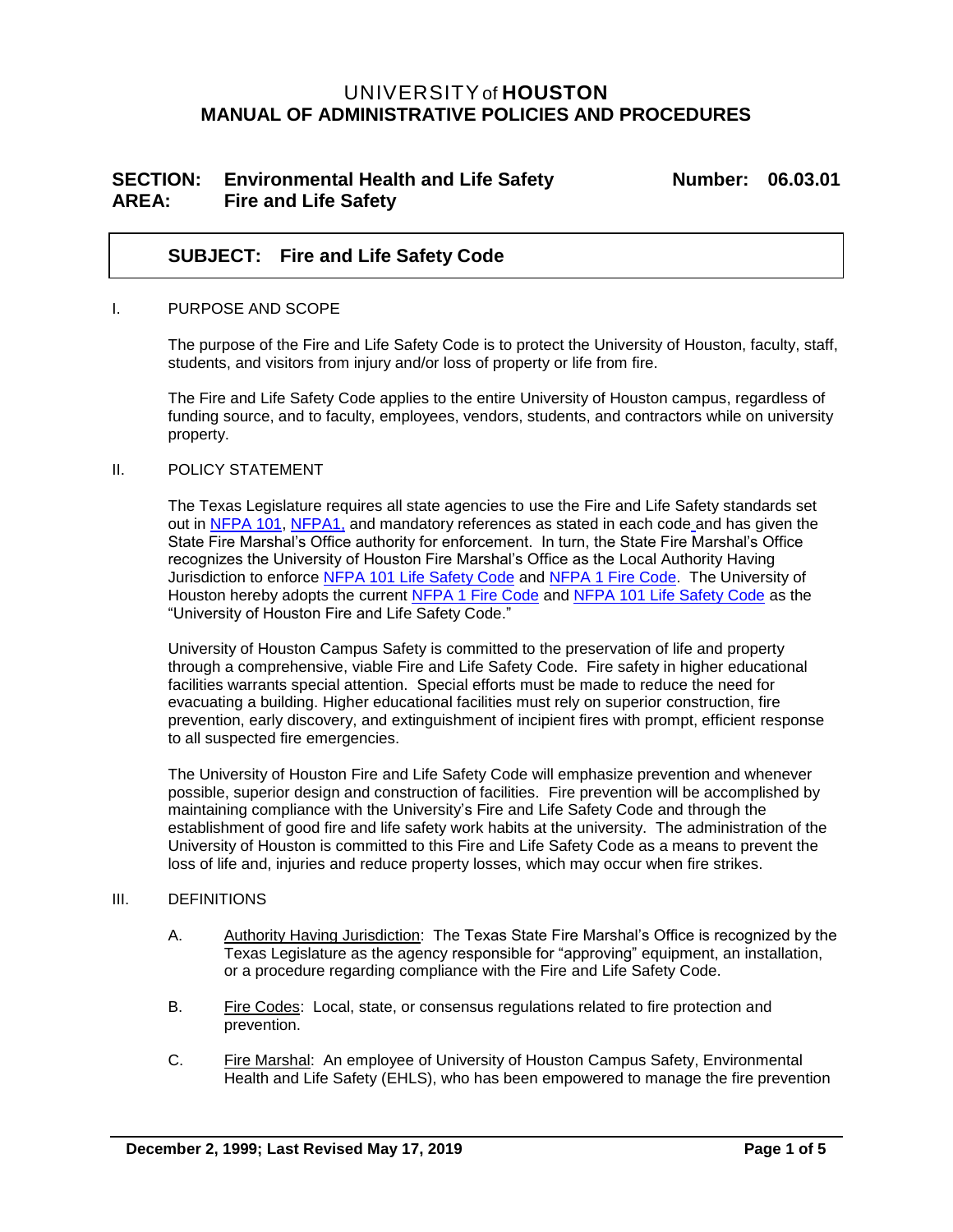and protection program. The Fire Marshal is empowered to act for the Assistant Vice President for Campus Safety in all matters related to fire safety and life safety.

- D. National Fire Protection Association (NFPA): An international voluntary organization to promote fire protection and establish safeguards against loss of life and property.
- E. Local Authority Having Jurisdiction (LAHJ): The UH Fire Marshal's Office is recognized by the State Fire Marshal's Office as the office responsible for "approving" equipment, an installation, or a procedure regarding compliance with the Fire and Life Safety Code for all areas of the University of Houston Campus.
- F. University of Houston Campus All areas of the University of Houston, including areas that are not adjacent to the main campus, such as the UH Technology Bridge (formerly known as the Energy Research Park), UH Sugar Land, and UH Katy.

#### IV. OBJECTIVES

- A. Prevent the number of fire-related incidents and injuries on the University of Houston campus.
- B. Ensure that proper fire and life safety practices are conducted on campus.
- C. Ensure compliance with sound fire safety practices through a comprehensive inspection program.
- D. Provide on-going fire safety education to faculty, staff, and students.
- E. Provide state-of-the-art information from the national code or standard making agencies concerning fire and life safety.
- F. Provide fire and life safety expertise relevant to the development of evacuation plans.
- G. Ensures that renovation projects and new construction meet national standards of NFPA and practices for fire and life safety through the use of this MAPP.

#### V. RESPONSIBILITIES

The University of Houston Fire Marshal, acts as the Local Authority Having Jurisdiction in matters concerning fire and life safety. The EHLS Fire Marshal's Office is responsible for implementation of all aspects of the Fire and Life Safety Code, for maintaining compliance with all codes and standards applicable to fire and life safety, and for establishing good fire safety work practices at the university.

- A. University Fire Marshal Responsibilities
	- 1. Fulfills the role of university Fire Marshal and provides ex-officio representation to the appropriate safety committee(s). The Fire Marshal informs the committee in matters concerning fire and life safety and recommends appropriate action as required.
	- 2. Provides fire safety training in the proper use of portable fire extinguishers, fire safety work practices, and response to suspected fire emergencies.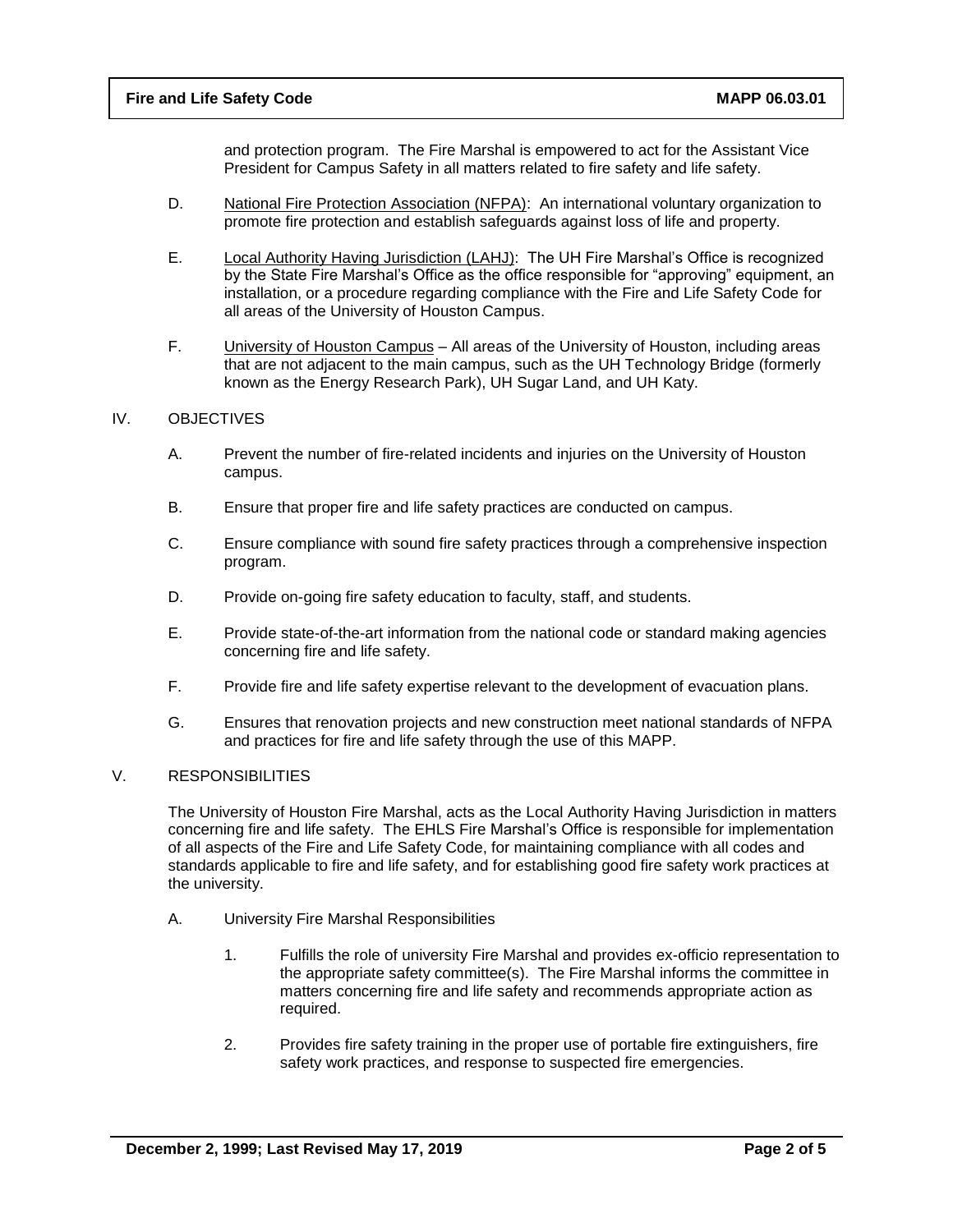- 3. Provides expertise and assistance in the development of evacuation plans and conducts evacuation drills as required.
- 4. Reviews all plans and specifications for renovation projects and new construction for fire and life safety concerns and NFPA codes.
- 5. Serves as the Local Authority Having Jurisdiction in all fire and life safety issues.
- 6. Inspects all university facilities (owned and leased) for fire and life safety concerns and provides code reference to violations and corrective action followup in those areas requiring attention.
- 7. Inspects and maintains all fire extinguishers with the exception of specialty extinguishers on university property.
- 8. Inspects and maintains all fire hoses on university property.
- 9. Advises departments, colleges, agencies, and other university entities as to the requirements relevant to fixed extinguishing systems which are part of their operations.
- 10. Observes Facilities Maintenance groups in the periodic maintenance testing of all fire pumps, sprinkler systems, smoke and heat detectors, fire alarm systems, and fire hydrants.
- 11. Serves as the university liaison to the Houston Fire Department and the State Fire Marshal's Office.
- 12. Provides general evacuation procedures and assists colleges and departments in the development of more specific procedures.
- 13. Serves as the university liaison in working with the insurance carriers' engineering representatives in fire protection matters.
- 14. Issues permits for welding and cutting and dust production operations on campus.
- 15. Issues permits for the use of temporary open flame devices.
- 16. Issues permits for tent installations on tent(s) larger than 10'X10' on campus.
- 17. Issues permits for the temporary impairment of fire protection systems.
- 18. Issues permits for the installation of fire protection systems.
- 19. Issues permits for renovation and new construction as a building permit.
- 20. Investigates the cause and origin of all fires which occur on university property and reports all fires to the State Fire Marshal's Office in a timely manner.
- 21. Observes all fire drills on campus and addresses any concerns witnessed by faculty, staff, students, and visitors.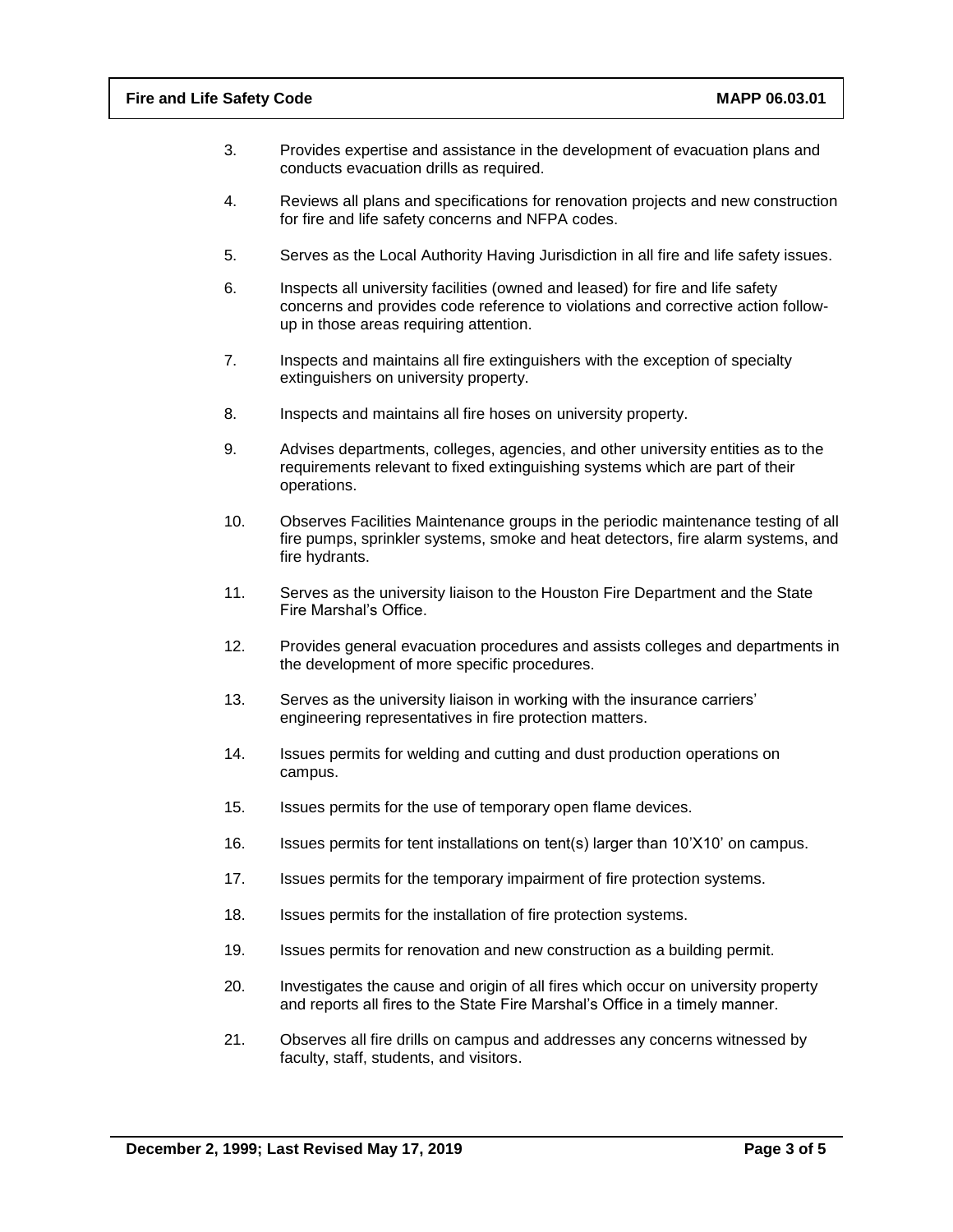- 22. Issues Certificates of Occupancy for all renovation projects and new construction with regard to fire and life safety.
- 23. Conducts inspections of renovation projects and new construction for fire code compliance.
- 24. Witnesses all tests concerning fire sprinkler systems, fire alarm systems, new water lines and any new construction, renovations or repairs that has a responsibility to a NFPA standard.
- 25. Assists with Environmental Health and Life Safety (EHLS) Lab personnel with inspections of laboratories that contain flammable and combustible chemicals in accordance with NFPA 45.
- B. Facilities/Construction Management Responsibilities
	- 1. Ensures that all construction plans, specification documents, contractors, and construction projects adhere to all codes adopted by the State Fire Marshal and all University of Houston Master Specifications as they pertain to fire and general life safety.
	- 2. Provides plans and specifications concerning renovation projects and new construction to the UH Fire Marshal for review, comment, and approval of Fire and Life Safety.
	- 3. To maintain all sections of the Master Construction Specifications that deals with any fire code or standards. The Fire Marshal's Office shall be consulted before any changes are made to the Master Construction Specifications with regards to fire-related equipment, or any standards that has a fire concern.
	- 4. Ensures fire protection systems are maintained and the maintenance work is documented either by Facilities Maintenance personnel or by an outside vendor.
	- 5. Provides the university Fire Marshal copies of all documents related to maintenance of fire protection systems.
	- 6. Ensures Facilities Maintenance staff is appropriately trained to:
		- a. Assist the Fire Department in case of fire; and
		- b. Perform required preventative maintenance on fire equipment systems.
		- c. Maintain buildings that comply with fire code requirements.
		- d. Correct any fire code violation found in a building within a reasonable time period.
- C. Unit Management Responsibilities
	- 1. Ensures employees are provided the necessary training and instruction in maintaining documentation.
	- 2. Enforces all University of Houston policies and procedures.